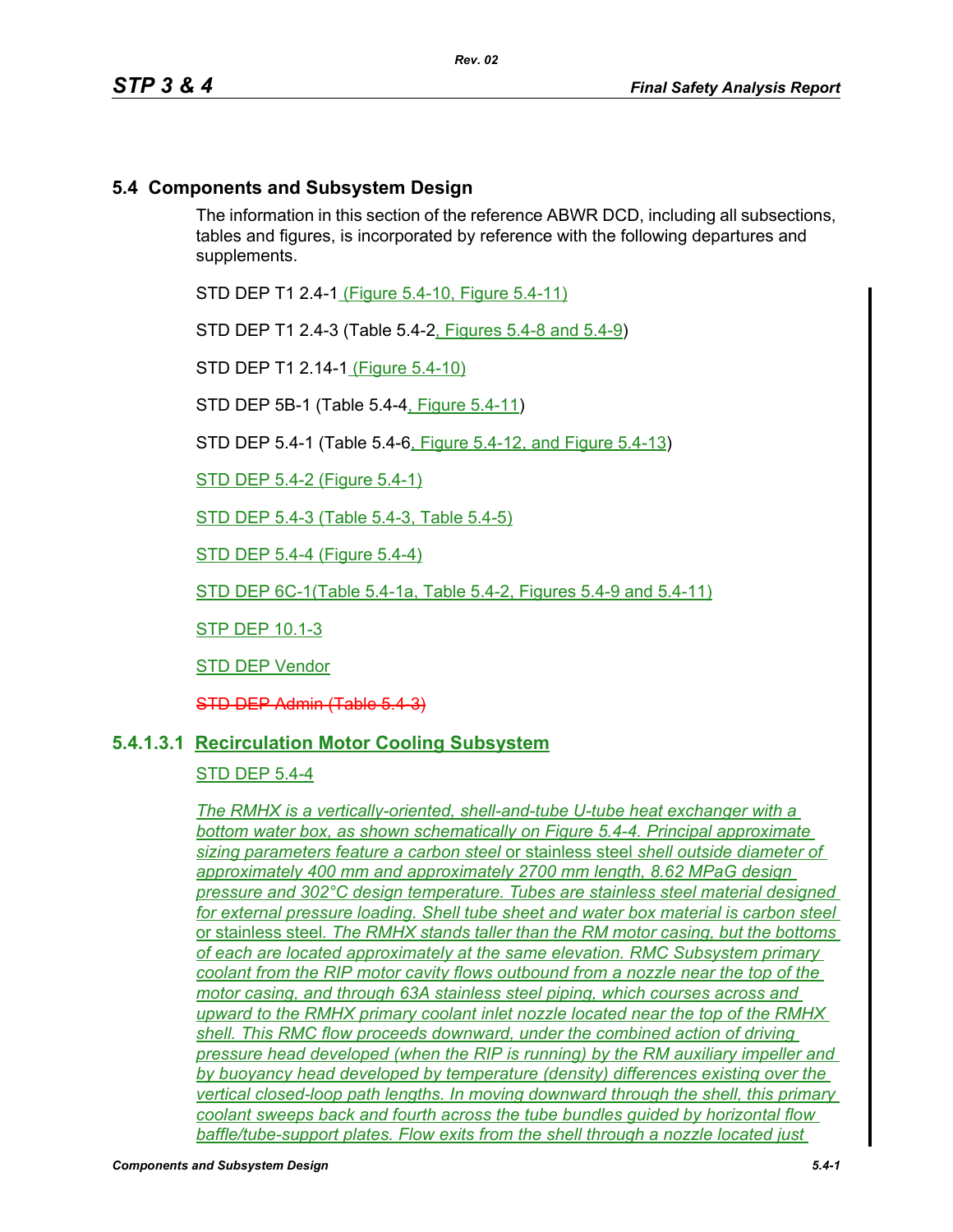*above the tube sheet and crosses, via 65A piping, directly back to the RIP motor casing on a piping run which is arranged primarily in a horizontal plane. Upon entering the RM casing, this primary coolant is drawn into the suction region of the RM auxiliary impeller, where it is then driven upward through the RM to begin another circuit around this RM-RMHX-RM flow loop.*

*Rev. 02*

# **5.4.5.2 Description**

STP DEP 10.1-3

*Two isolation valves are welded in a horizontal run of each of the four main steam pipes; one valve is as close as possible to the inside of the drywell, and the other is just outside the containment.* 

*Figure 5.4-7 shows a main steamline isolation valve (MSIV). Each MSIV is a Ypattern, globe valve. Rated steam flow through each valve is 1.918 x 106 kg/h*1.912 x 106kg/h*. The main disc or poppet is attached to the lower end of the stem. Normal steam flow tends to close the valve, and higher inlet pressure tends to hold the valve closed. The bottom end of the valve stem closes a small pressure balancing hole in the poppet. When the hole is open, it acts as a pilot valve to relieve differential pressure forces on the poppet. Valve stem travel is sufficient to give flow areas past the wide open poppet greater than the seat port area. The poppet travels approximately 90% of the valve stem travel to close the main steam port area; approximately the last 10% of the valve stem travel closes the pilot valve. The air cylinder actuator can open the poppet with a maximum differential pressure of1.38 MPaG across the isolation valve in a direction that tends to hold the valve closed.* 

*A Y-pattern valve permits the inlet and outlet passages to be streamlined; this minimizes pressure drop during normal steam flow and helps prevent debris blockage.*

# **5.4.6.2.1.3 Interlocks**

STD DEP T1 2.4-3

GE Licensing Topical Report (LTR) NEDE-33299P, titled "Advanced Boiling Water Reactor (ABWR) With Alternate RCIC Turbine-Pump Design," addresses the deletion of valve F045 in Appendix C. Pages C-25 and C-26 of the LTR are incorporated by reference.

*The following defines the various electrical interlocks:*

- *(1) Valves F039 and F047 are two* is *key-locked open valves with* an *individual keylock.*
- *(2) The F001 limit switch activates when not fully closed and closes F008 and F009.*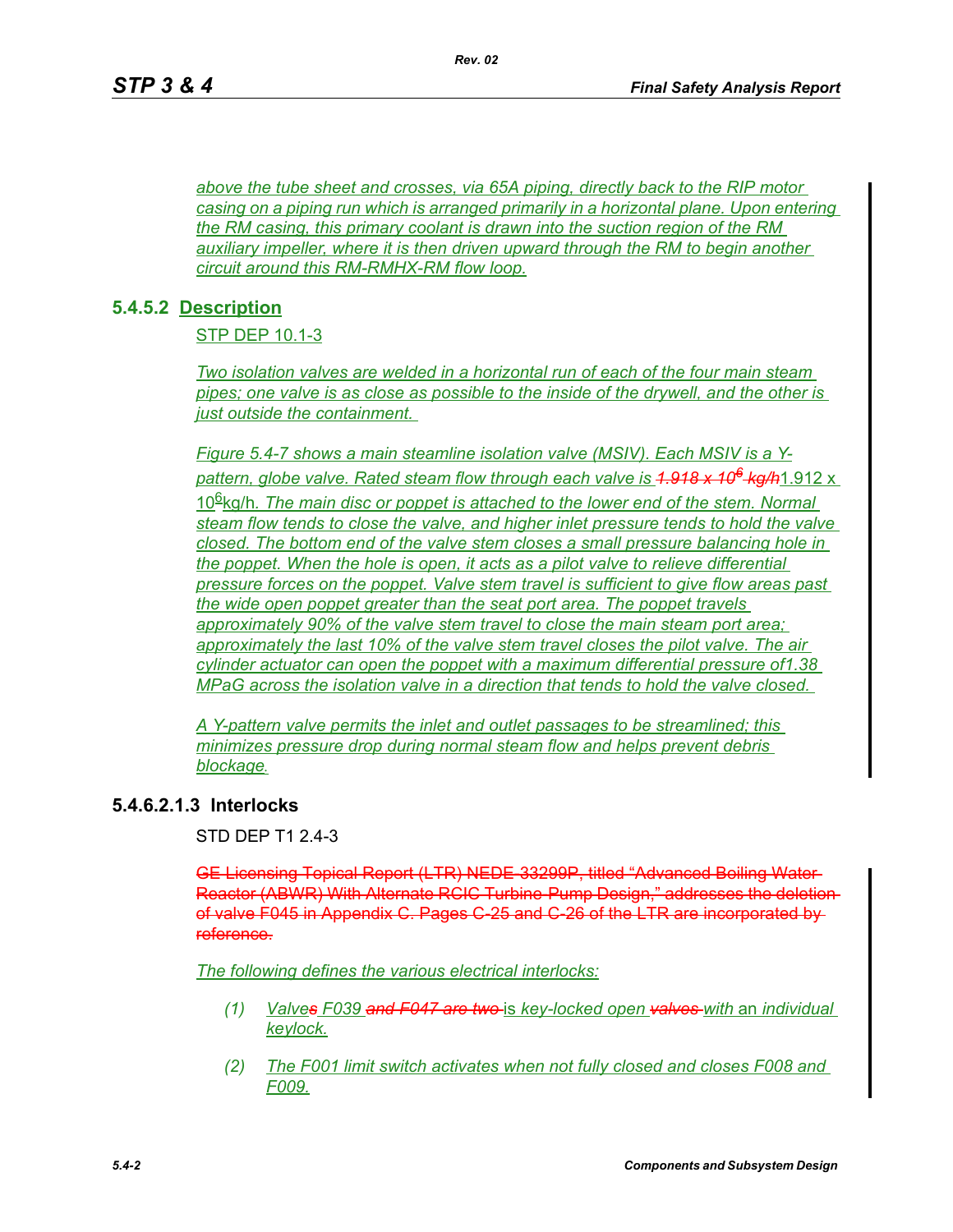- *(3) The F039 limit switch activates when fully open and clears the permissive for F037 and F045 to open.*
- *(4) The F037 and turbine trip and throttle valve limit switches activate when not fully closed to initiate the turbine governor valve signal ramp generator and to clear permissives for F004 to open.*
- *(5) The F037 limit switch activates when fully closed and permits F031, F032, F040 and F041 to open and closes F004 and F011.*
- *(6) The turbine trip throttle valve (part of C002) limit switch activates when fully closed and closes F004 and F011.*
- *(7) High reactor water level (Level 8) closes F037, F012, F045 and, subsequently, F004 and F011. This level signal is sealed in and must be manually reset. It will automatically clear if a low reactor water level (Level 2) reoccurs.*
- *(8) High turbine exhaust pressure, low pump suction pressure, 110% turbine electrical overspeed, or an isolation signal actuates the turbine trip logic and closes the turbine trip and throttle valve. When the signal is cleared, the trip and throttle valve must be reset from the control room.*
- *(9) Overspeed of 125% trips the mechanical trip, which is reset at the turbine.*
- *(10) An isolation signal closes F035, F036, F048, and other valves as noted in Items (6) and (8).*
- *(11) An initiation signal opens F001,and F004,* and *F037, F012 and F045 when other permissives are satisfied, starts the gland seal system, and closes F008 and F009.*
- *(12) High- and low-inlet RCIC steamline drain pot levels respectively open and close F058.*
- *(13) The combined signal of low flow plus pump discharge pressure opens and, with increased flow, closes F011. Also see Items (5), (6) and (7).*

# **5.4.6.2.2.1 Design Conditions**

### STD DFP T1 2 4-3

LTR NEDE-33299P addresses the operating parameters for the components of the-RCIC system in Appendix C. Page C-26 of this LTR is incorporated by reference.

*Operating parameters for the components of the RCIC System are shown in Figure 5.4-9. The RCIC components are:*

*(1) One 100% capacity turbine and accessoriesOne 100% capacity turbine, pump set and accessories.*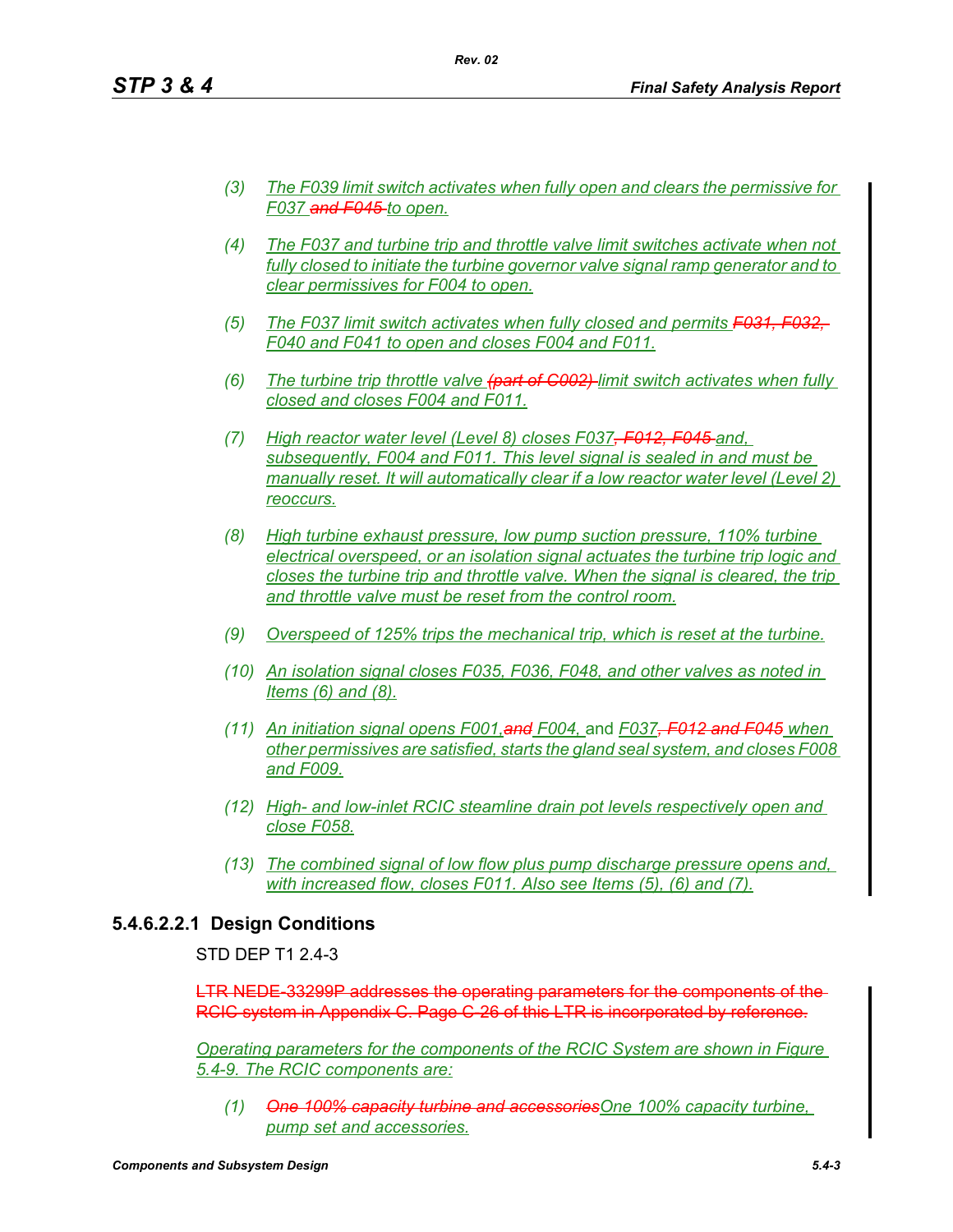- *(2) One 100% capacity pump assembly and accessories.*
- *(2) (3) Piping, valves, and instrumentation for:*
	- *(a) Steam supply to the turbine*
	- *(b) Turbine exhaust to the suppression pool*
	- *(c) Makeup supply from the condensate storage tank to the pump suction*
	- *(d) Makeup supply from the suppression pool to the pump suction*
	- *(e) Pump discharge to the feedwater line, a full flow test return line, a minimum flow bypass line to the suppression pool, and a coolant water supply to accessory equipment*

*The basis for the design conditions is ASME B&PV Code Section III, Nuclear Power Plant Components.*

*Analysis of the net positive suction head (NPSH) available to the RCIC pump in accordance with the recommendations of Regulatory Guide 1.1 is provided in Table 5.4-1a.*

### **5.4.6.2.5.2 Emergency Mode (Transient Events and LOCA Events)**

STD DEP T1 2.4-3

LTR NEDE-33299P addresses the deletion of valve F045 for RCIC System startup in Appendix C. Page C-27 of this LTR is incorporated by reference.

*Startup of the RCIC System occurs automatically either upon receipt of a reactor vessel low water level signal (Level 2) or a high drywell pressure signal. During startup, the turbine control system limits the turbine-pump speed to its maximum normal operating value, controls transient acceleration, and positions the turbine governor valve as required to maintain constant pump discharge flow over the pressure range of the system. Input to the turbine governor is from the flow controller monitoring the pump discharge flow. During standby conditions, the flow controller output is saturated at its maximum value.* RCIC system utilizes a flow control system that is an integral part of the pump and turbine.

*When the RCIC System is shut down, the low signal select feature of the turbine control system selects the idle setting of a speed ramp generator. The ramp generator output signal during shutdown corresponds to the low limit step and a turbine speed demand of 73.3 to 104.7 rad/s.*

*On RCIC System startup, bypass valve F045 (provided to reduce the frequency of turbine overspeed trips) opens to accelerate the turbine to an initial peak speed of approximately 157 rad/s; now under governor control, turbine speed is returned to the low limit turbine speed demand of 73.3 rad/s to 104.7 rad/s. After a predetermined delay (5 to 10 s), the steam supply valve leaves the full closed position and the ramp*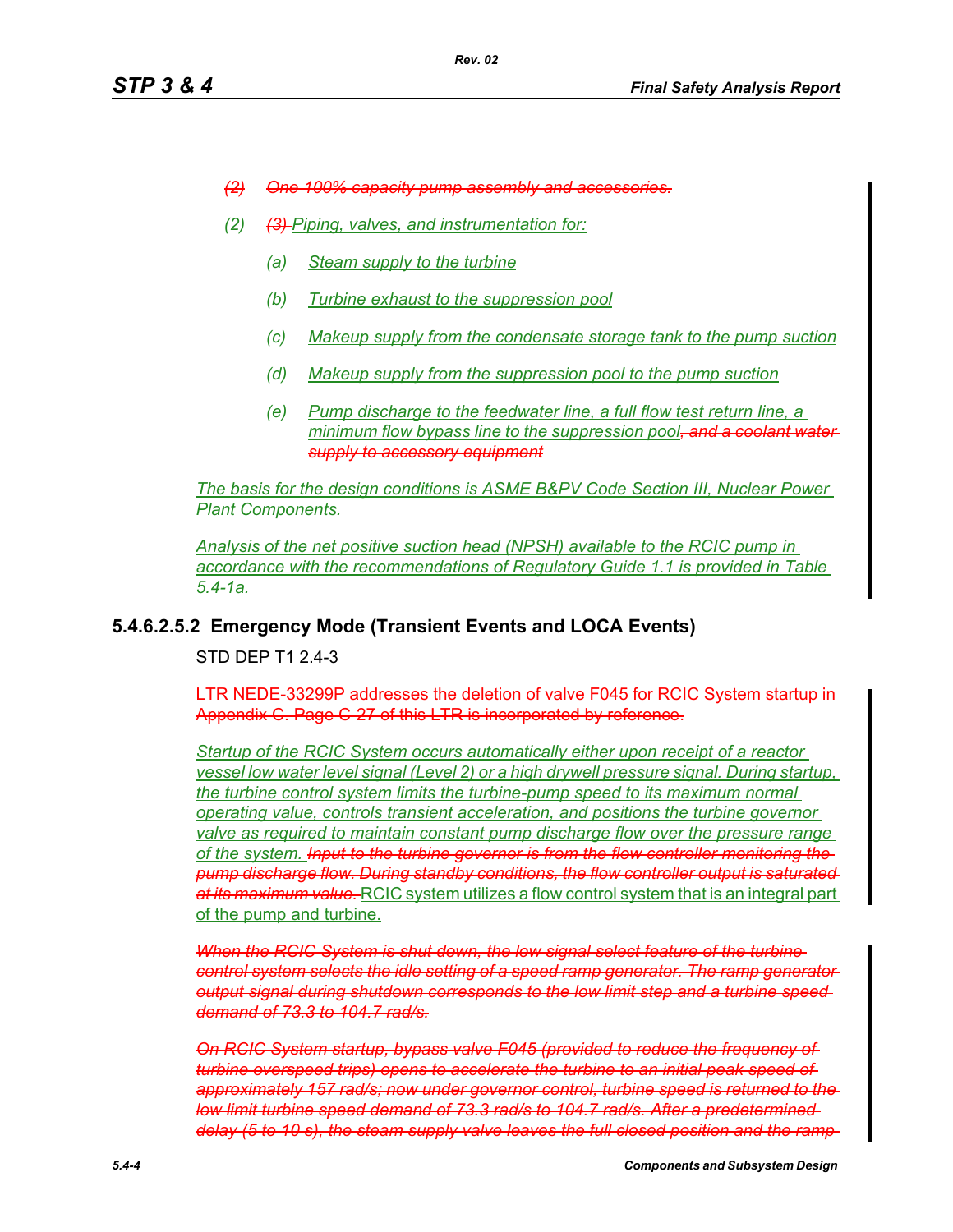*generator is released. The low signal select feature selects and sends this increasing ramp signal to the governor. The turbine increases in speed until the pump flow satisfies the controller setpoint. Then the controller leaves saturation, responds to the input error, and integrates the output signal to satisfy the input demand.*

*The operator has the capability to select manual control of the governor, and adjust*  change *speed and flow (within hardware limitations) to match decay heat steam generation during the period of RCIC operation.*

*The RCIC pump delivers the makeup water to the reactor vessel through the feedwater line, which distributes it to obtain mixing with the hot water or steam within the reactor vessel.*

*The RCIC turbine will trip automatically upon receipt of any signal indicating turbine overspeed, low pump suction pressure, high turbine exhaust pressure, or an autoisolation signal. Automatic isolation occurs upon receipt of any signal indicating:*

- *(1) A high pressure drop across a flow device in the steam supply line equivalent to 300% of the steady-state steam flow at 8.22 MPaA.*
- *(2) A high area temperature.*
- *(3) A low reactor pressure of 0.34 MPaG minimum.*
- *(4) A high pressure in the turbine exhaust line.*

*The steam supply valve F037, steam supply bypass valve F045 and cooling water supply valve F012 will close upon receipt of signal indicating high water level (Level 8) in the reactor vessel. These valves will reopen (auto-restart) should an indication of low water level (Level 2) in the reactor vessel occur. Water Level 2 automatically resets the water level trip signal. The RCIC System can also be started, operated, and shut down remotemanually provided initiation or shutdown signals do not exist.*

# **5.4.7.1 Design Basis**

STD DEP T1 2.4-1

*Connections are provided to the upper pools on two*three *loops to return shutdown cooling flow to the upper pools during normal refueling activities if necessary. These connections also allow the RHR System to provide additional fuel pool cooling capacity as required by the Fuel Pool Cooling System during the initial stages of the refueling outage.*

### *5.4.7.1.1.6 Wetwell and Drywell Spray Cooling*

### STD DEP 5.4-3

*Two of the RHR loops provide containment spray cooling subsystems. Each subsystem provides both wetwell and drywell spray cooling. This subsystem provides steam condensation and primary containment atmospheric cooling following a small*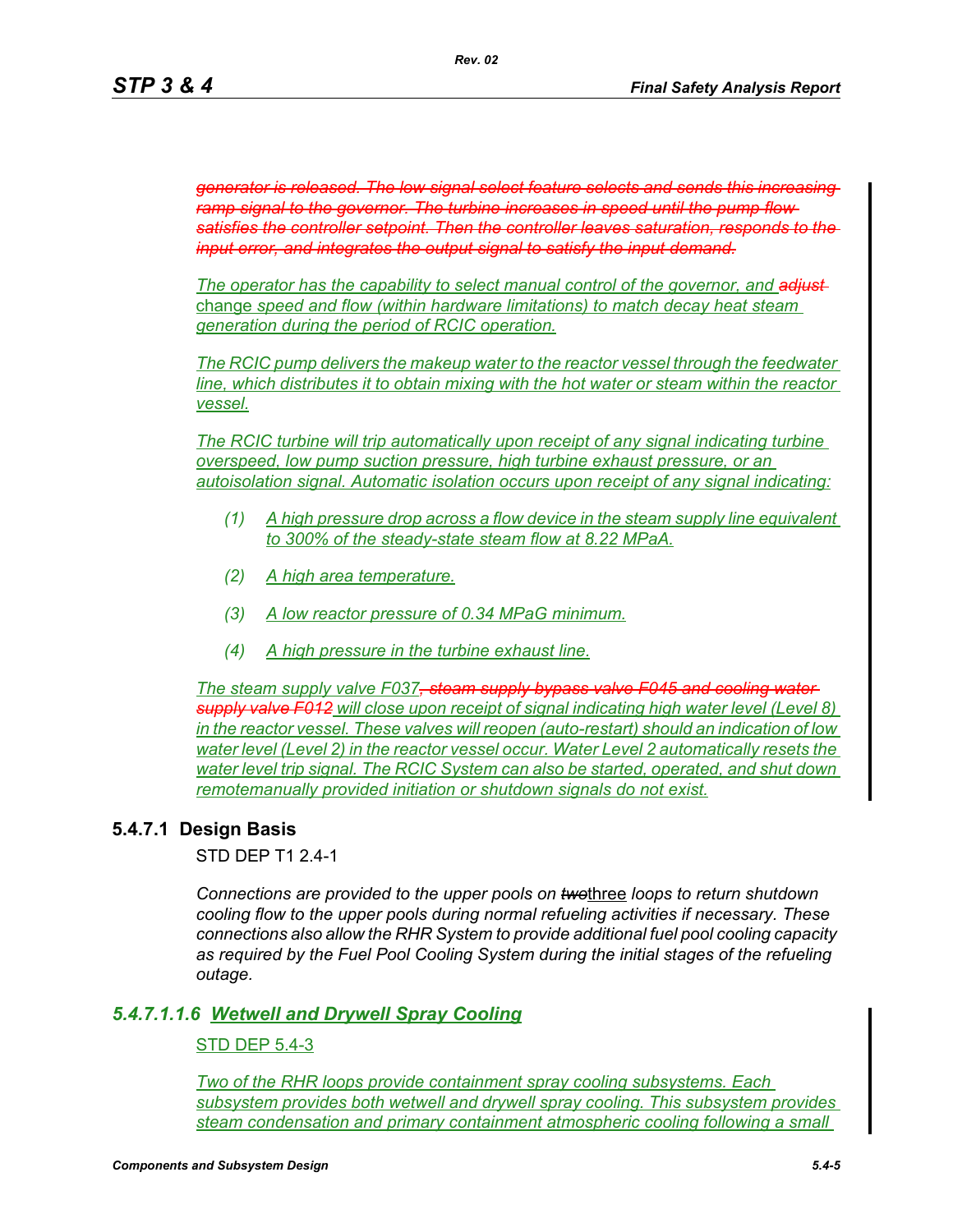*break LOCA by pumping water from the suppression pool, through the heat exchangers and into the wetwell and drywell spray spargers in the primary containment. The preferred method of containment spray is with both wetwell and drywell spray used simultaneously started by manual initiation. If wetwell spray is desired by itself, without drywell spray, it can be initiated by operator action, but must be used in conjunction with one of the full flow modes, which are either the suppression pool (S/P) cooling mode or the low pressure flooder (LPFL)mode. To accomplish this, a full flow mode must be initiated first, then its flow is throttled back to approximately one half flow. The wetwell spray valve would then be opened, followed by reestablishing rated flow for wetwell spray operation by opening the applicable full flow mode throttle valve as required. This mode of operation is only recommended for performance of periodic surveillance required by the Technical Specifications, which would likely utilize S/P cooling for the full flow mode. The wetwell spray mode is terminated automatically by a LOCA signal. If desired, the drywell spray mode can be initiated by operator action of opening the drywell spray valves post-LOCA in the pressure of high drywell pressure. The drywell mode is terminated automatically as the RPV injection valve starts to open, which results from a LOCA and reactor depressurization. Both wetwell and drywell spray modes can also be terminated by operator action. The wetwell spray lines have a flow meter with indication in the control room.*

*Rev. 02*

# **5.4.7.1.1.8 Fuel Pool Cooling**

STD DEP T1 2.4-1

*Two* Three *of the RHR loops* can *provide supplemental fuel pool cooling during normal refueling activities and any time the fuel pool heat load exceeds the cooling capacity of the fuel pool heat exchangers. For normal refueling activities where the reactor well is flooded and the fuel pool gates are open, water is drawn from the reactor shutdown suction lines, pumped through the RHR heat exchangers and discharged through the reactor well distribution spargers. For 100% core removal, if necessary, water is drawn from the Fuel Pool Cooling (FPC) System skimmer surge tanks, pumped through the RHR heat exchangers and returned to the fuel via the FPC System cooling lines. These operations are initiated and shut down by operator action.*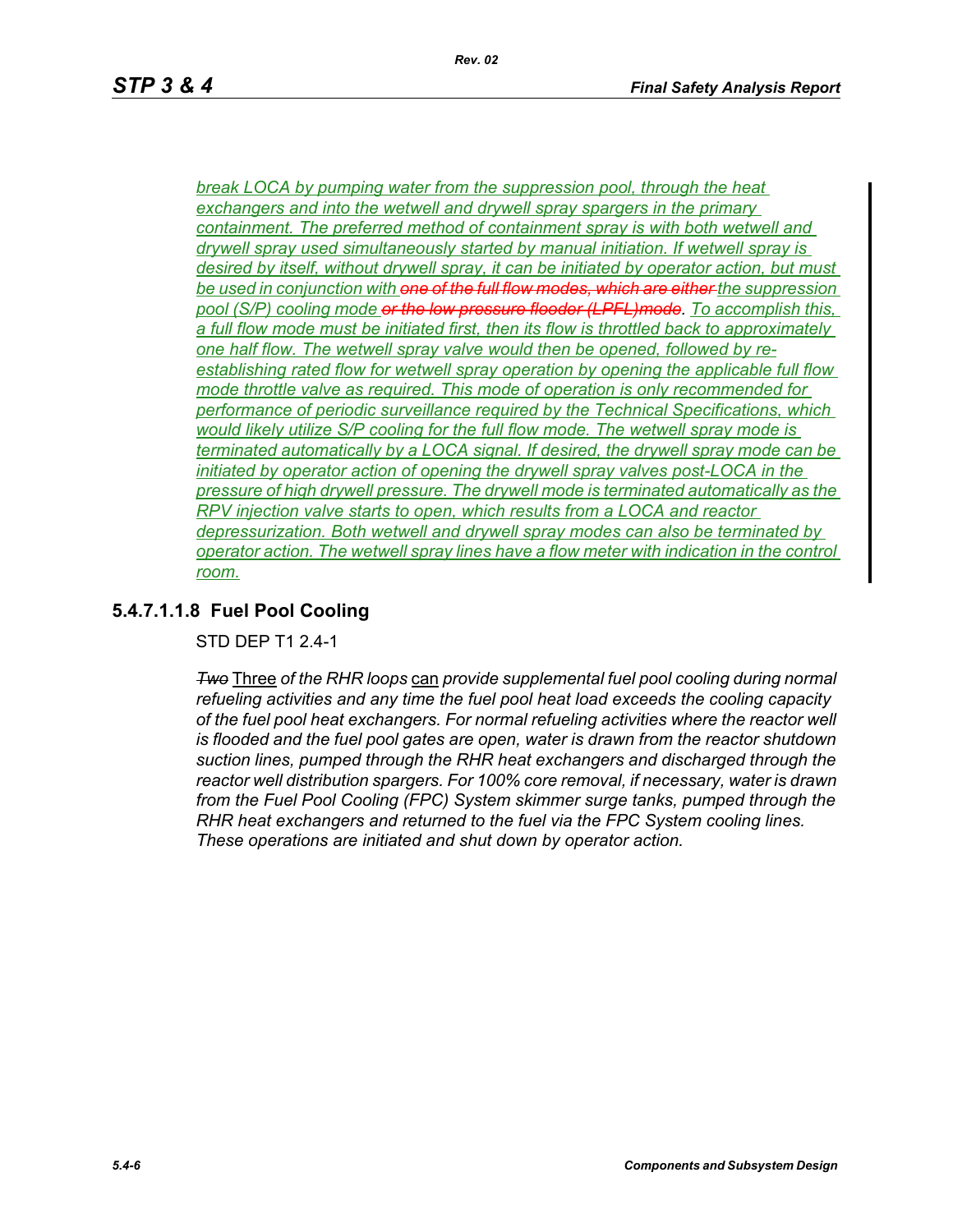# **5.4.7.2.2 Equipment and Component Description**

STD DEP 6C-1

## STD DEP Vendor

*(1) System Main pumps*

*The main pumps must satisfy the following system performance requirements. The pump equipment performance requirements include additional margins so that the system performance requirements can be achieved. These margins are standard GEequipment specification practice and are included in procurement specifications for flow and pressure measuring accuracy and for power source frequency variation.*

| <b>Number of pumps</b>                                                           | <u>3</u>                              |
|----------------------------------------------------------------------------------|---------------------------------------|
| <b>Pump type</b>                                                                 | <b>Centrifugal</b>                    |
| Drive unit type                                                                  | <b>Constant Speed Induction Motor</b> |
| <b>Design flow rate</b>                                                          | <u>954 m<sup>3</sup>/h</u>            |
| Total discharge head at design flow 125m<br>rate                                 |                                       |
| <b>Maximum bypass flow</b>                                                       | <u>147.6 m<sup>3</sup>/h</u>          |
| Minumum total discharge head at<br>maximum bypass flow rate                      | 220m Max<br><b>195m Min</b>           |
| <b>Maximum runout flow</b>                                                       | <u>1130 m<sup>3</sup>/h</u>           |
| <b>Maximum pump brake</b><br>horse power                                         | 550 kw                                |
| <b>Net positive suction head (HPSH)</b><br>at 1m about the pump floor<br>setting | 2.4m2.0m                              |
| <b>Process fluid temperature range</b>                                           | 10 to 182°C                           |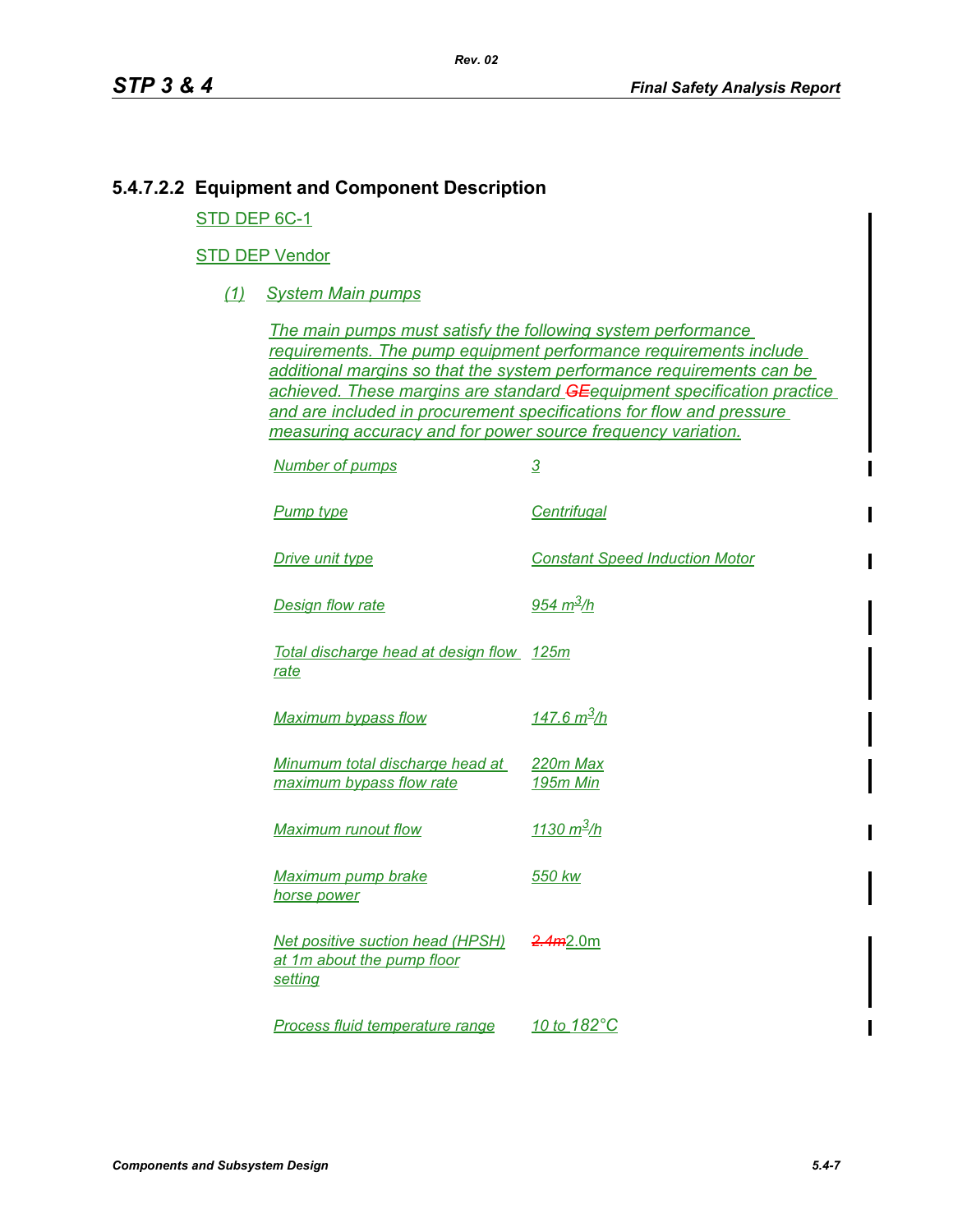### STD DEP 5B-1

*(2) Heat Exchangers*

*(c) Safe Shutdown—The RHR System brings the reactor to a cold shutdown condition of less than 100°C within 36 hours of control rod insertion with two out of the three divisions in operation. The RHR System is manually activated into the shutdown cooling mode below a nominal vessel pressure of 0.93 MPaG.* 

*The RHR heat exchanger capacity is required to be sufficient to meet each of these functional requirements. The limiting function for the RHR heat exchanger capacity is* reactor shutdown. *post-LOCA containment cooling. The heat exchanger capacity, K, is* 4.27 x 10<sup>b</sup> W/°C 370.5kJ/°C-s per heat *exchanger.*

*The performance characteristics of the heat exchangers are shown in Table 5.4-4.*

# **5.4.7.2.6 Manual Action**

STD DEP T1 2.4-1

*(6) Fuel Pool Cooling*

Three*Two of the RHR loops* can *provide supplemental fuel pool cooling during normal refueling activities and any time the fuel pool heat load exceeds the cooling capacity of the fuel pool heat exchangers. For normal refueling activities where the reactor well is flooded and the fuel pool gates are open, water is drawn from the reactor shutdown suction lines, pumped through the RHR heat exchangers and discharged through the reactor well distribution spargers. For 100% core removal, if necessary, water is drawn from the Fuel Pool Cooling (FPC) System skimmer surge tanks, pumped through the RHR heat exchangers and returned to the fuel pool via the FPC System cooling lines. These operations are initiated and shut down by operator action.*

# **5.4.8.2 System Description**

STD DEP 5.4-1

*The total capacity of the system, as shown on the process flow diagram in Figure 5.4- 13, is equivalent to 2% of rated feedwater flow. Each pump, NRHX, and F/D is capable of 50% system capacity operation, with the one RHX capable of 100% system capacity operation.* Each pump and F/D is capable of 100% system capacity operation. Each of two NRHX is capable of 50% system capacity operation, with the one RHX capable of 100% system capacity operation.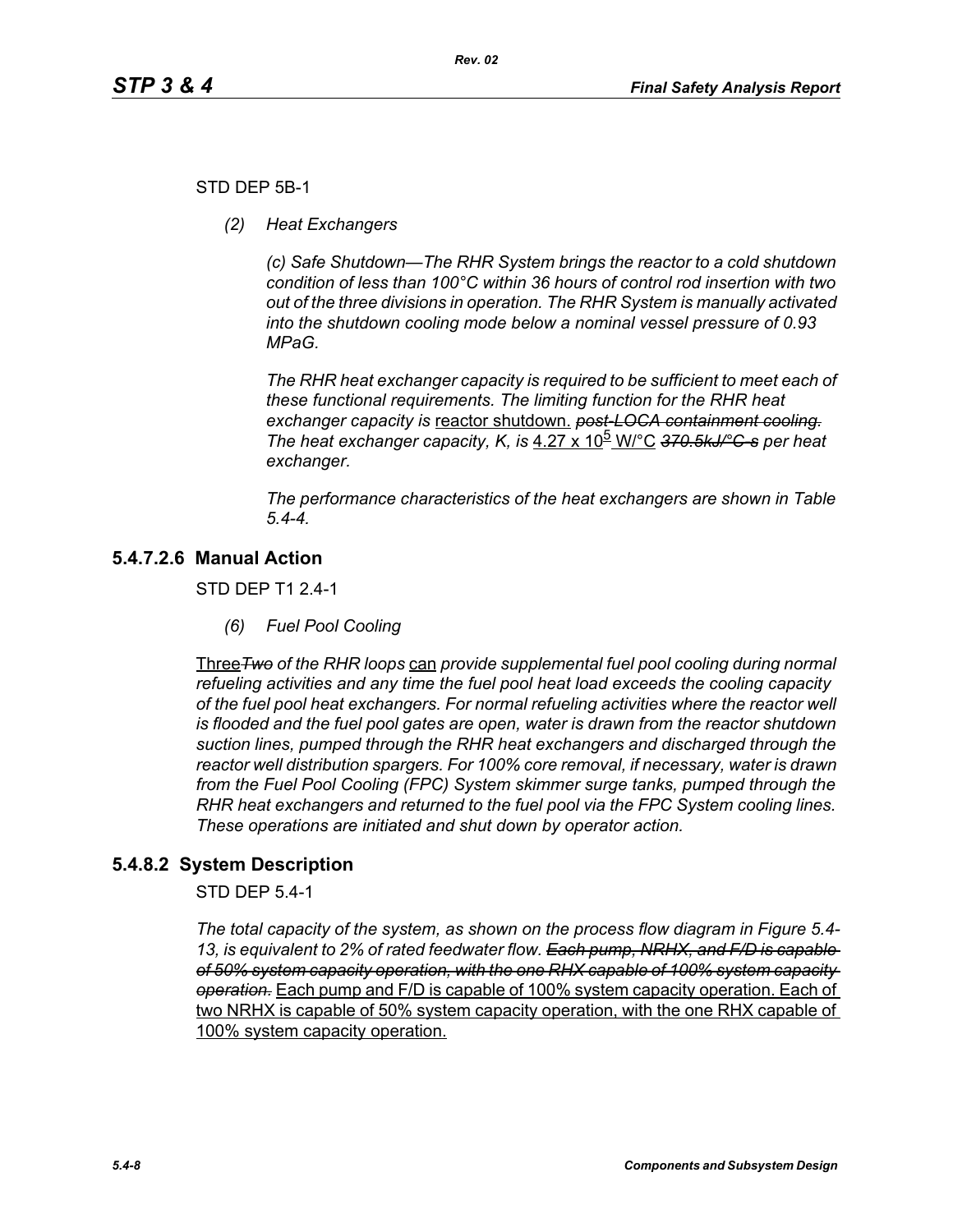# **5.4.15 COL License Information**

## **5.4.15.1 Testing of Main Steam Isolation Valves**

The following site-specific supplement addresses COL License Information Item 5.7.

Testing of the Main Steam Isolation valves under operating conditions will be performed during the Initial Test Program as described in Subsections 14.2.12.2.26 and 14.2.12.2.34. ITAAC 6 from Table 2.1.2, Nuclear Boiler System, will ensure the MSIVs meet their design basis.

# **5.4.15.2 Analysis of Non-Design Basis Loss of AC Coping Capability**

The following site-specific supplements listed in this section address COL License Information Item 5.8.

# **5.4.15.2.1 Analysis to Demonstrate the Facility has 8 Hour Non-Design SBO Capability**

The capability of the RCIC System to operate for 8 hours as discussed in Subsection 5.4.6 and NUREG-1503 will be demonstrated during the Initial Test Program as described in section 14.2.12.1.9. A best estimate analysis will be available for NRC review by the end of preoperational testing demonstrating that the RCIC system can function for 8 hours in an SBO event. This analysis will reflect Class 1E loadings based on expected plant and operator response during this event. Additionally, an evaluation of room temperature response during the transient will ensure that equipment remains within its qualification envelope. Similar evaluations have been satisfactorily performed on other ABWRs. (COM 5.4-1)

# **5.4.15.2.2 Analysis to Demonstrate that the DC Batteries and SRV/ADS Pneumatics have Sufficient Capacity**

A best estimate analysis demonstrating adequate DC battery and pneumatic supply capacity based on the as purchased equipment configuration will be completed and available for NRC review prior to the commencement of the Preoperational Test Program. This analysis will reflect Class 1E bus loadings based on expected plant response during the 8-hour SBO event. Additionally, an evaluation of room temperature response will ensure that the batteries remain within their qualification envelope. Similar evaluations have been satisfactorily performed on other ABWRs. (COM 5.4-2)

# **5.4.15.3 ACIWA Flow Reduction**

The following site-specific supplement addresses COL License Information Item 5.9.

A hydraulic analysis will be performed to determine if a flow reduction device is needed based on the actual flow rate capacities, pressure, and hose size of the diesel driven pump.- This analysis will be available for NRC review prior to the commencement of the Preoperational Test Program. (COM 5.4-3)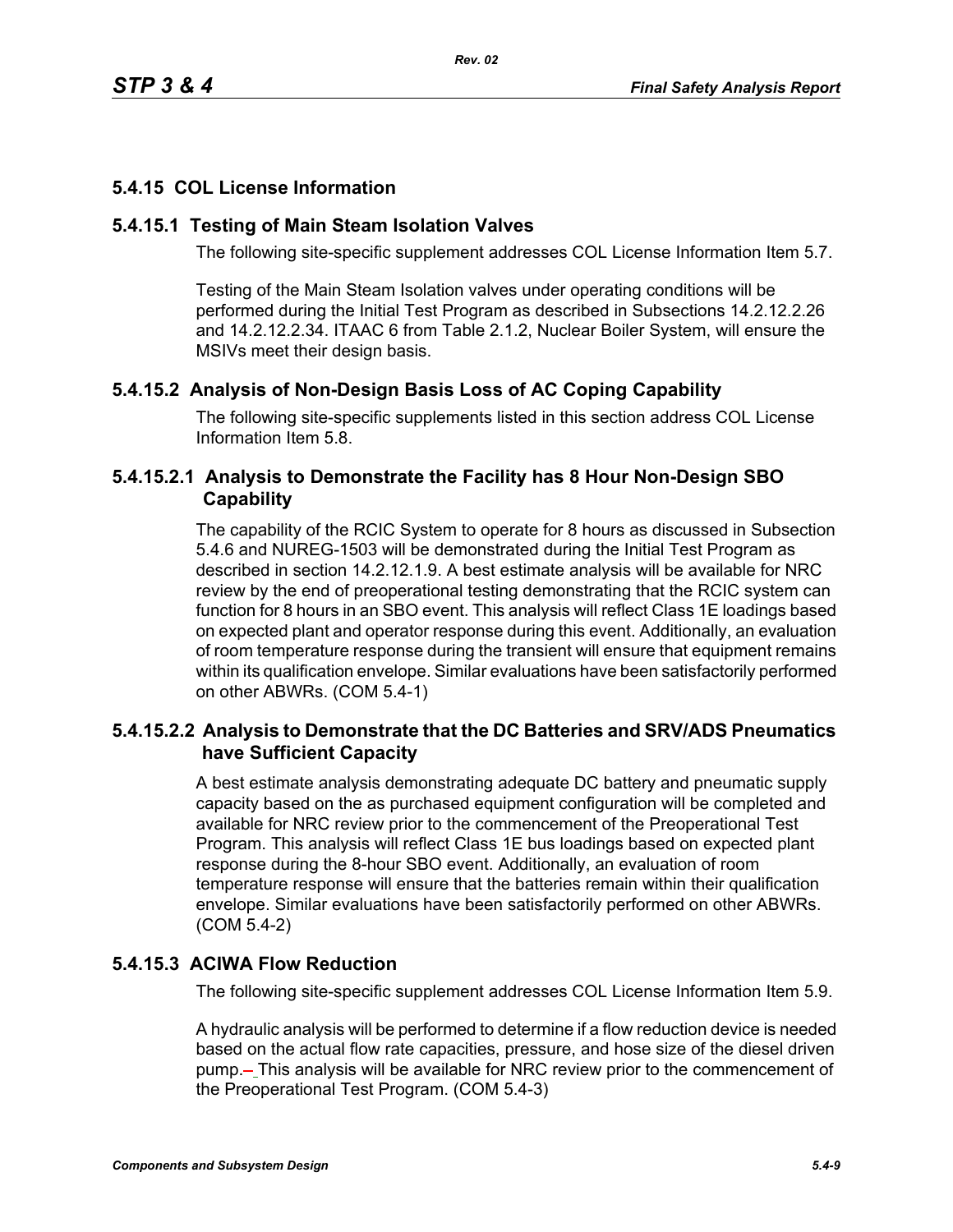# **5.4.15.4 RIP Installation and Verification During Maintenance**

The following site-specific supplement addresses COL License Information Item 5.10.

Procedures address RIP installation and verification for motor bottom cover, as well as visual monitoring of the potential leakage during impeller-shaft and plug removal. A contingency plan assures that core and spent fuel cooling can be provided in the event of loss of coolant during Reactor Internal Pump (RIP) maintenance.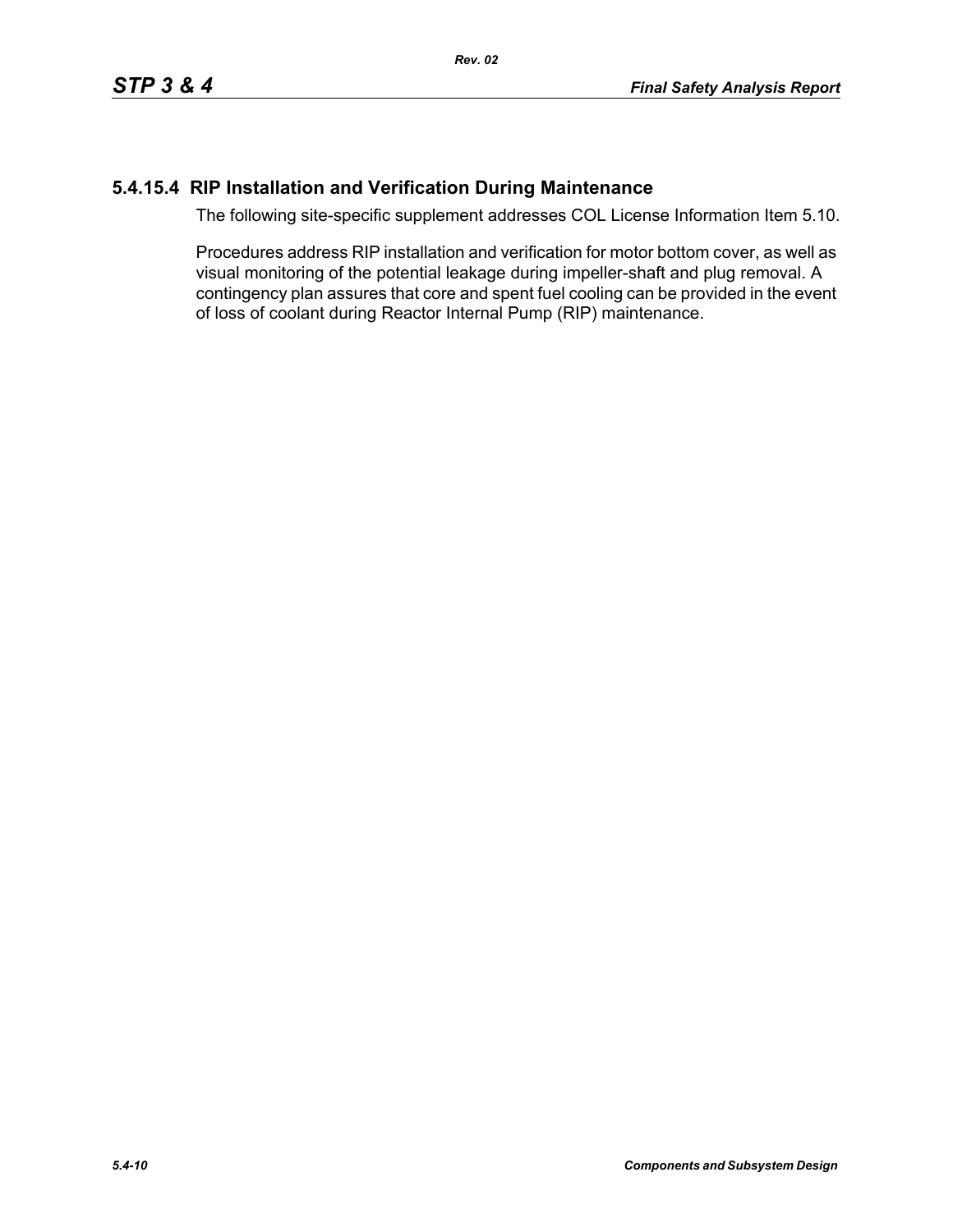|           | Table 5.4-1a Net Positive Suction Head (NPSH) Available to RCIC Pumps                                                                  |    |                                                                                                                                  |  |  |
|-----------|----------------------------------------------------------------------------------------------------------------------------------------|----|----------------------------------------------------------------------------------------------------------------------------------|--|--|
| <u>A</u>  | Suppression pool is at its minimum depth, El. -3740 mm.                                                                                |    |                                                                                                                                  |  |  |
| <u>B.</u> | Centerline of pump suctionNPSH Reference level is at El. -7200 mm.*                                                                    |    |                                                                                                                                  |  |  |
| $C_{1}$   | Suppression pool water is at its maximum temperature for the given<br>operating mode, 77 °C.                                           |    |                                                                                                                                  |  |  |
| <u>D.</u> | Pressure is atmospheric above the suppression pool.                                                                                    |    |                                                                                                                                  |  |  |
| E.,       | Minimum suction strainer area as committed to by Appendix 6C methods.                                                                  |    |                                                                                                                                  |  |  |
|           | NPSH available = $H_{ATM}$ + $H_S$ - $H_{VAP}$ $H_F$ (H <sub>F</sub> + H <sub>ST</sub> )                                               |    |                                                                                                                                  |  |  |
|           | where:                                                                                                                                 |    |                                                                                                                                  |  |  |
|           | $H_{ATM}$                                                                                                                              | Ξ  | <b>Atmospheric head</b>                                                                                                          |  |  |
|           | $H_{\mathcal{S}}$                                                                                                                      | Ξ. | <b>Static head</b>                                                                                                               |  |  |
|           | Vapor pressure head<br>$H_{VAP}$<br>Ξ<br>Maximum frictional head including<br>$H_F$<br>Ξ<br>strainerexcluding strainer frictional head |    |                                                                                                                                  |  |  |
|           |                                                                                                                                        |    |                                                                                                                                  |  |  |
|           | $H_{ST}$ = Strainer frictional head<br><b>Minimum Expected NPSH</b><br>RCIC pump flow is 182 $m^3/h$                                   |    |                                                                                                                                  |  |  |
|           |                                                                                                                                        |    |                                                                                                                                  |  |  |
|           |                                                                                                                                        |    | The maximum suppression pool temperature is 77°C. However, for<br>conservatism, 100°C is used to calculate the following values. |  |  |
|           | $H_{ATM}$                                                                                                                              | Ξ  | <del>10.62<i>m</i></del> 10.77m                                                                                                  |  |  |
|           | $H_{\mathcal{S}}$                                                                                                                      | Ξ. | <u>3.46m</u>                                                                                                                     |  |  |
|           | $H_{VAP}$                                                                                                                              | E. | 4.33m4.39m                                                                                                                       |  |  |
|           | $H_E$                                                                                                                                  | Ξ. | 2.10m                                                                                                                            |  |  |
|           | NPSH available = $10.2610.77 + 3.46 - 4.33 - 2.10 = 7.65$ m $4.39 - (H_F + H_{ST})$                                                    |    |                                                                                                                                  |  |  |
|           | NPSH available = $9.84-(H_F + H_{ST})$                                                                                                 |    |                                                                                                                                  |  |  |
|           | <b>NPSH</b> required = $7.3m$ 7.0 m                                                                                                    |    |                                                                                                                                  |  |  |
|           | $Margin^{**} = 0.35m2.84m - (H_F + H_{ST}) = NPSH_{available} - NPSH_{required}$                                                       |    |                                                                                                                                  |  |  |
|           | *NPSH Reference Pointlevel is 1m above the pump floor level                                                                            |    |                                                                                                                                  |  |  |
|           | ** The final system design will meet the required NPSH with adequate margin.                                                           |    |                                                                                                                                  |  |  |

 $\blacksquare$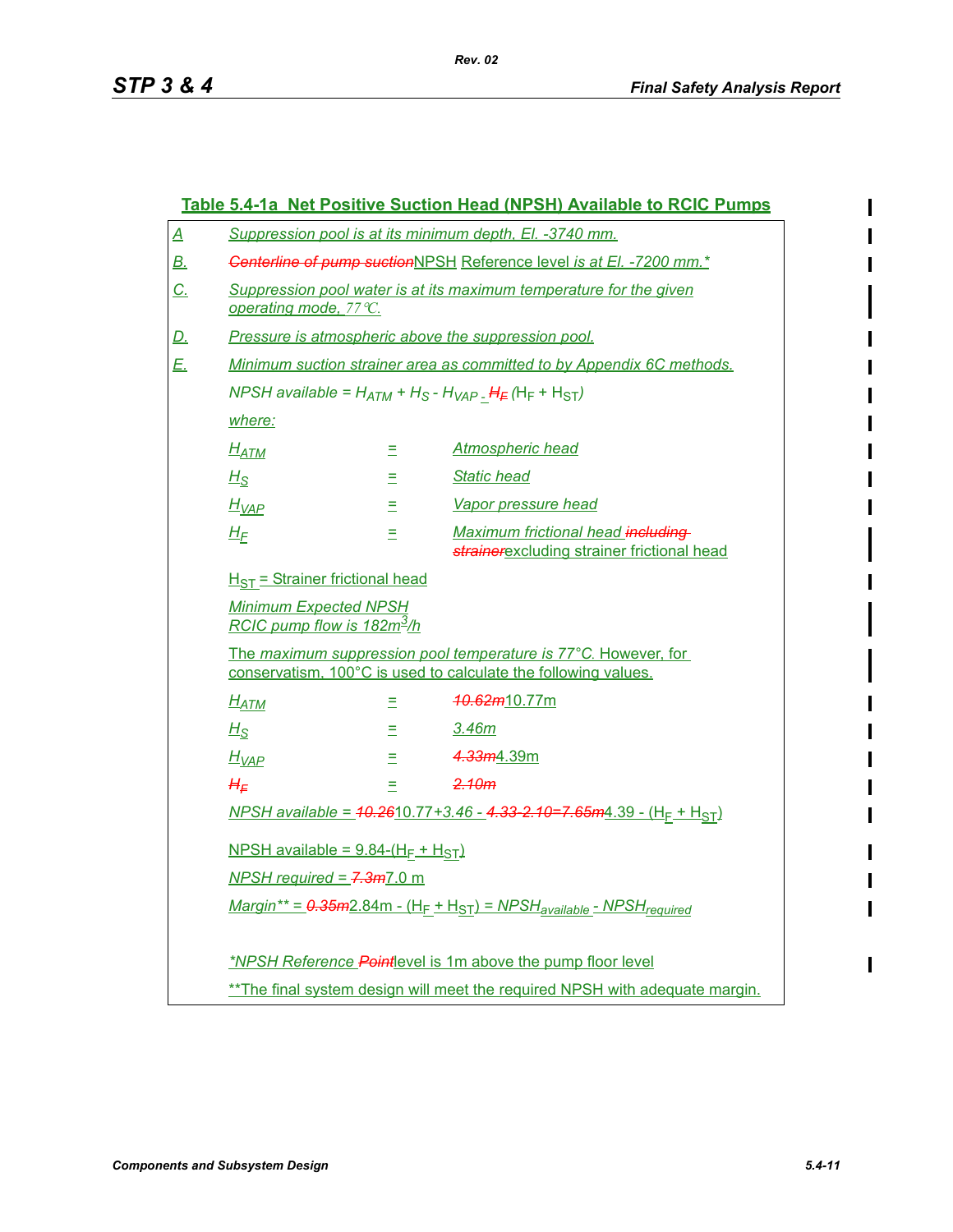$\mathbf I$ 

 $\mathbf I$ 

| <b>Table 5.4-2 Design Parameters for RCIC System Components</b> |                                                                                             |  |  |  |
|-----------------------------------------------------------------|---------------------------------------------------------------------------------------------|--|--|--|
| (1) RCIC Pump Operation (C001)                                  |                                                                                             |  |  |  |
| <b>Flow rate</b>                                                | Injection flow - 182 $m^3/h$                                                                |  |  |  |
|                                                                 | Cooling water flow - 4 to 6 $m^3/h$                                                         |  |  |  |
|                                                                 | <del>Total pump discharge - 188 m<sup>3</sup>/h</del><br>(includes no margin for pump wear) |  |  |  |
| Water temperature range                                         | 10°to 60°C, continuous duty<br>40°to 77°C, short duty                                       |  |  |  |
| <b>NPSH</b>                                                     | 7.0m <del>7.3m-</del> minimum                                                               |  |  |  |
| <u>Developed head</u>                                           | 900m at 8.22 MPaA reactor pressure                                                          |  |  |  |
|                                                                 | 186 m at 1.14 MPaA reactor pressure                                                         |  |  |  |
| <b>Maximum pump</b>                                             | 675 kW at 900m developed head<br>125 kW at 186m developed head                              |  |  |  |
| Design pressure                                                 | 11.77 MPaG                                                                                  |  |  |  |
| (3) RCIC leakoff orifices (D017, D018)                          | Sized for 3.2 mm diameter minimum<br>4.8 mm diameter maximum                                |  |  |  |
| (3) Flow element (FE007)                                        |                                                                                             |  |  |  |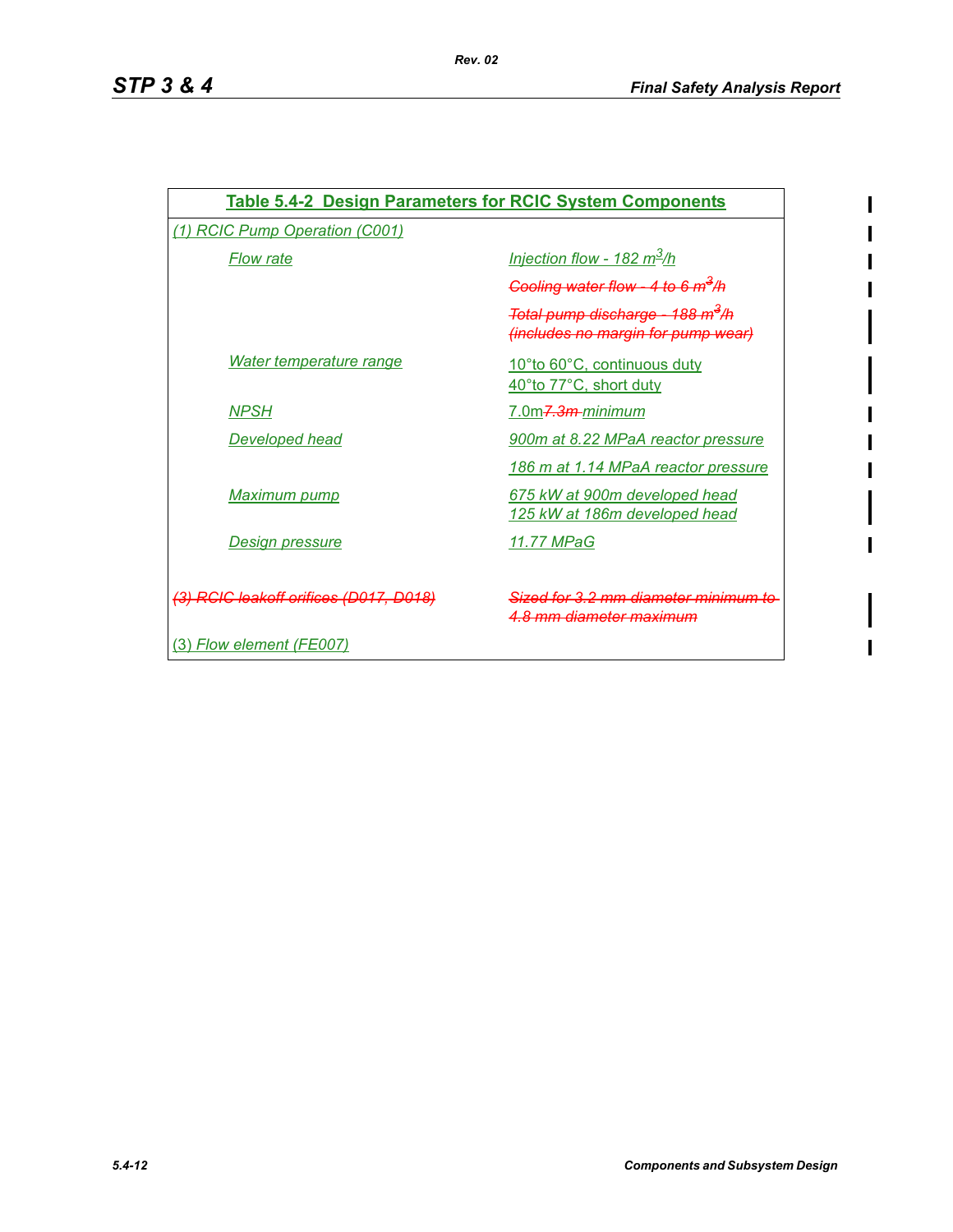$\mathbf I$ 

| <b>Table 5.4-2 Design Parameters for RCIC System Components (Continued)</b>            |                                                                                                                                                                               |  |  |  |
|----------------------------------------------------------------------------------------|-------------------------------------------------------------------------------------------------------------------------------------------------------------------------------|--|--|--|
| (4) Valve Operation Requirements                                                       |                                                                                                                                                                               |  |  |  |
| Cooling water pressure control valve<br>(F013)                                         | <del>Self-contained downstream sensing-</del><br>control valve capable of maintaining<br><del>constant downstream pressure of 0.52-</del><br><b>MPa</b>                       |  |  |  |
| <b>Cooling water relief valve (F030)</b>                                               | Sized to prevent overpressuring piping,<br>valves, and equipment in the coolant-<br>loop in the event of failure of pressure-<br>control valve F013                           |  |  |  |
| Barometric condenser condensate<br>drain Line isolation valves (F031 &<br><b>FO32)</b> | These valves operate only when RCIC<br>System is shutdown, allowing drainage<br>to CUW System and they must operate<br>against a differential pressure of 0.52-<br><b>MPa</b> |  |  |  |
| Cooling loop shutoff valve (F012)                                                      | This valve allows water to be passed<br>through the auxiliary equipment coolant<br>loop and must operate against a<br>differential pressure of 9.65 MPa                       |  |  |  |
| Steam supply bypass valve (F045)                                                       | <del>Open and/or close against full</del><br>differential of 8.12 MPa within 5<br>seconds                                                                                     |  |  |  |
| Vacuum pump discharge isolation<br>valve (F047)                                        | Open and/or close against 0.314 MPa<br>differential pressure at a temperature of<br><u> 170°C.</u>                                                                            |  |  |  |
| Vacuum pump discharge check valve<br>(F046)                                            | Located at the highest point in the line.                                                                                                                                     |  |  |  |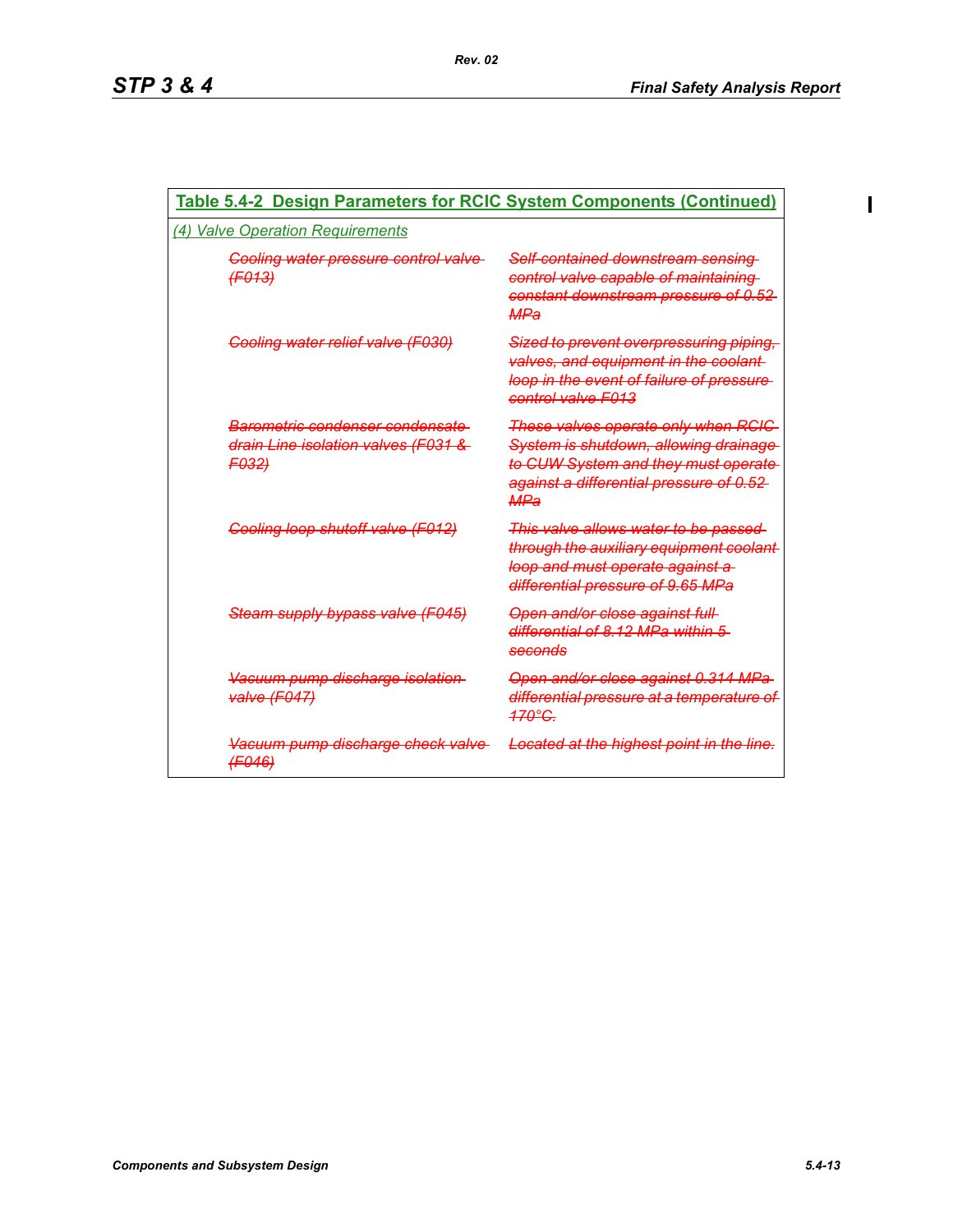$\blacksquare$ 

 $\blacksquare$ 

 $\blacksquare$ 

 $\mathbf{l}$ 

Ι

| Valve                                                                                                                                                                                                                                                                                                                                                                                                              | Valve<br><b>Function</b>                           |        |                                             | <b>Automatic Logic or Permissives</b> |                                                                                                                                       |  |
|--------------------------------------------------------------------------------------------------------------------------------------------------------------------------------------------------------------------------------------------------------------------------------------------------------------------------------------------------------------------------------------------------------------------|----------------------------------------------------|--------|---------------------------------------------|---------------------------------------|---------------------------------------------------------------------------------------------------------------------------------------|--|
| <b>Number</b>                                                                                                                                                                                                                                                                                                                                                                                                      |                                                    |        | <b>Condition</b><br><b>Automatic Action</b> |                                       |                                                                                                                                       |  |
| F017 B.C                                                                                                                                                                                                                                                                                                                                                                                                           | <b>Drywell Spray</b><br>Valves                     | Closed | Note D <b>KD</b>                            | Close                                 | Permissive: To open requires<br>high drywell pressure and<br>F005 fully closed, or to open<br>for test requires F018 fully<br>closed. |  |
| F018 B.C                                                                                                                                                                                                                                                                                                                                                                                                           | <b>Drywell Spray</b><br><b>Isolation</b><br>Valves | Closed | Note H <b>KH</b>                            | Close                                 | Permissive: To open requires<br>high drywell pressure and<br>F005 fully closed, or to open<br>fully requires F017 fully closed.       |  |
| F019 B.C                                                                                                                                                                                                                                                                                                                                                                                                           | <b>Wetwell Spray</b><br>Isolation<br>Valves        | Closed | Note A KA                                   | Close                                 | Permissive: To open requires<br>F012 fully closed and either the<br>absence of LOCA or F005 fully<br>closed.                          |  |
| C002                                                                                                                                                                                                                                                                                                                                                                                                               | N/A                                                | Run    | Note $A$ $H$                                | Stop                                  |                                                                                                                                       |  |
| <b>NOTES:</b><br>C. Pump is running Pump discharge pressure high and low loop flow signal<br>High suppression pool temperature. (when activated by suppression pool cooling mode)<br>G.<br>H. LOCA condition as indicated by a not-fully-closed injection valve F005. Not used LOCA condition as<br>indicated by a not fully closed injection valve F005.<br>High loop flow signal. Normal loop flow signal.<br>J. |                                                    |        |                                             |                                       |                                                                                                                                       |  |
| F005 open will cause this valve to close.<br>$K_{\tau}$<br><b>Main RHR pump running.</b>                                                                                                                                                                                                                                                                                                                           |                                                    |        |                                             |                                       |                                                                                                                                       |  |

| Table 5.4-3 RHR Pump/Valve Logic |  |  |  |  |
|----------------------------------|--|--|--|--|
|----------------------------------|--|--|--|--|

*Rev. 02*

## **Table 5.4-4 RHR Heat Exchanger Design and Performance Data**

| <b>Design Point Function</b> | <b>Post-LOCA Containment Reactor Shutdown</b> |
|------------------------------|-----------------------------------------------|

| <b>Table 5.4-5 Component and Subsystem Relief Valves</b> |  |  |
|----------------------------------------------------------|--|--|
|                                                          |  |  |

|                |                      |               | <b>Relief</b>        | <b>Relief</b> |
|----------------|----------------------|---------------|----------------------|---------------|
|                |                      | <b>Relief</b> | <b>Pressure</b>      | <u>Flow</u>   |
| <b>MPL No.</b> | <b>Service</b>       | <b>Route</b>  | (MPaG)               | $(m^3/h)$     |
| E11-F028A-C    | <b>Reactor Water</b> | ≞             | <del>3.44</del> 3.43 |               |
| E11-F051A-C    | <b>Reactor Water</b> | Ħ             | <del>3.44</del> 3.43 |               |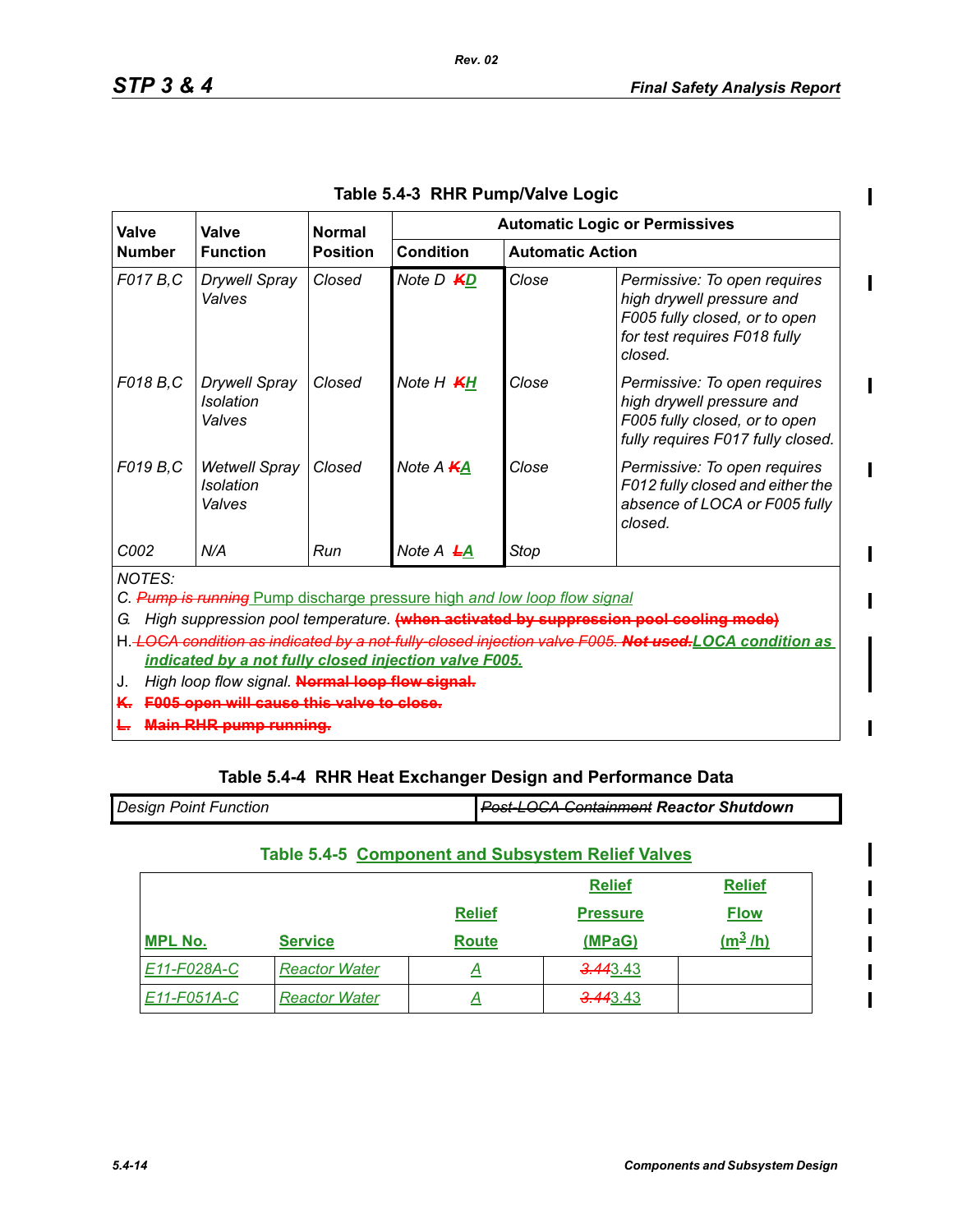| <b>Pumps</b>                         |                                                                                     |                                                      |  |
|--------------------------------------|-------------------------------------------------------------------------------------|------------------------------------------------------|--|
| System Flow Rate (kg/h)              | 152,500                                                                             |                                                      |  |
| Type                                 | Vertical Sealless centrifugal pump                                                  |                                                      |  |
| <b>Number Required</b>               | 2 (One Pump is required running at 100% capacity)                                   |                                                      |  |
| Capacity (% of CUW System flow each) | 50 100                                                                              |                                                      |  |
| Design Temperature (°C)              | 66                                                                                  |                                                      |  |
| Design pressure (MPaG)               | <b>10.20 10.65</b>                                                                  |                                                      |  |
| Discharge head at shutoff (m)        | <b>160 182</b>                                                                      |                                                      |  |
| <b>Heat Exchangers</b>               | Regenerative                                                                        | Nonregenerative                                      |  |
| <b>Number Required</b>               | 1 (3 shells per unit)                                                               | 2 (2 shells per unit)                                |  |
| Capacity (% CUW System flow each)    | 100                                                                                 | 50                                                   |  |
| Shell design pressure (MPaG)         | 10.20 10.65                                                                         | 1.37 4.41.37                                         |  |
| Shell design temperature (°C)        | 302                                                                                 | 85                                                   |  |
| Tube design pressure (MPaG)          | 8.83 8.8658.83                                                                      | 8.83 8.8658.83                                       |  |
| Tube design temperature (°C)         | 302                                                                                 | 302                                                  |  |
| Type                                 | Horizontal U-tube                                                                   | Horizontal U-tube                                    |  |
| Exchange Capacity (kJ/h) (per unit)  | $1.15 \times 10^8$ $1.269 \times$<br><mark>40<sup>8</sup>1.15x10<sup>8</sup></mark> | $2.01x 10^7$ 2.342x<br>$40^{7}$ 2.01x10 <sup>7</sup> |  |
| <b>Filter-Demineralizers</b>         |                                                                                     |                                                      |  |
| Type                                 | pressure precoat                                                                    |                                                      |  |
| <b>Number Required</b>               | 2 (One F/D train is required running at 100%<br>capacity)                           |                                                      |  |
| Capacity (% of CUW System flow each) | 50 100                                                                              |                                                      |  |
| Flow rate per unit (kg/h)            | <del>76,250</del> 152,500                                                           |                                                      |  |
| Design Temperature (°C)              | 66                                                                                  |                                                      |  |
| Design pressure (MPaG)               | 10.20 10.65                                                                         |                                                      |  |
| Linear velocity (m/h)                | $-2.5 - 5.0$                                                                        |                                                      |  |
| <b>Differential Pressures (MPa)</b>  |                                                                                     |                                                      |  |
| Clean                                | 0.034                                                                               |                                                      |  |
| Annunciate                           | 0.17                                                                                |                                                      |  |
| Backwash                             | 0.21                                                                                |                                                      |  |
| <b>Containment Isolation Valves</b>  |                                                                                     |                                                      |  |
| Closing time (s)                     | $30$                                                                                |                                                      |  |
| Maximum differential pressure (MPa)  | 8.62                                                                                |                                                      |  |

# **Table 5.4-6 Reactor Water Cleanup System Equipment Design Data**

*Components and Subsystem Design 5.4-15*

 $\blacksquare$ 

 $\blacksquare$ 

 $\mathbf{I}$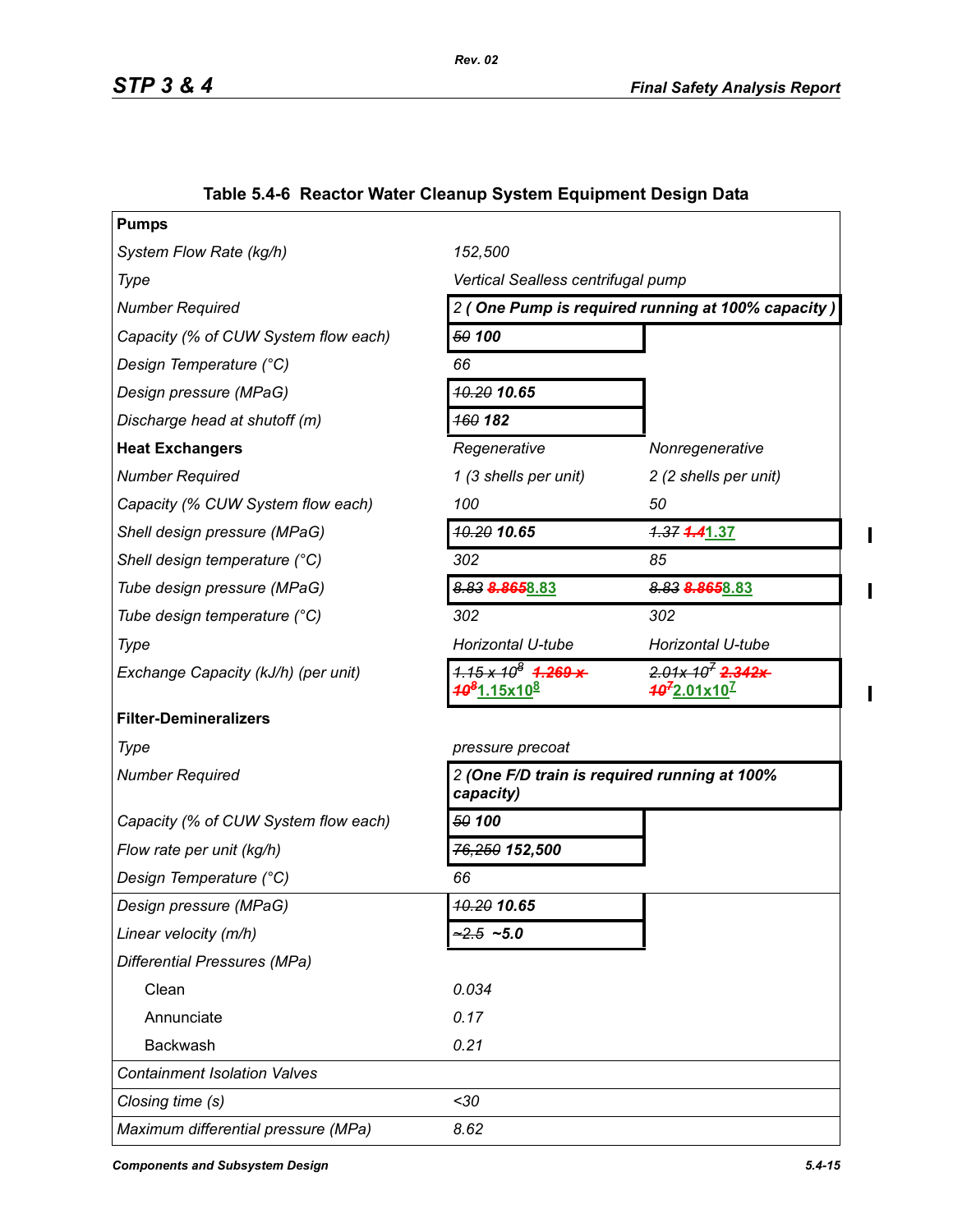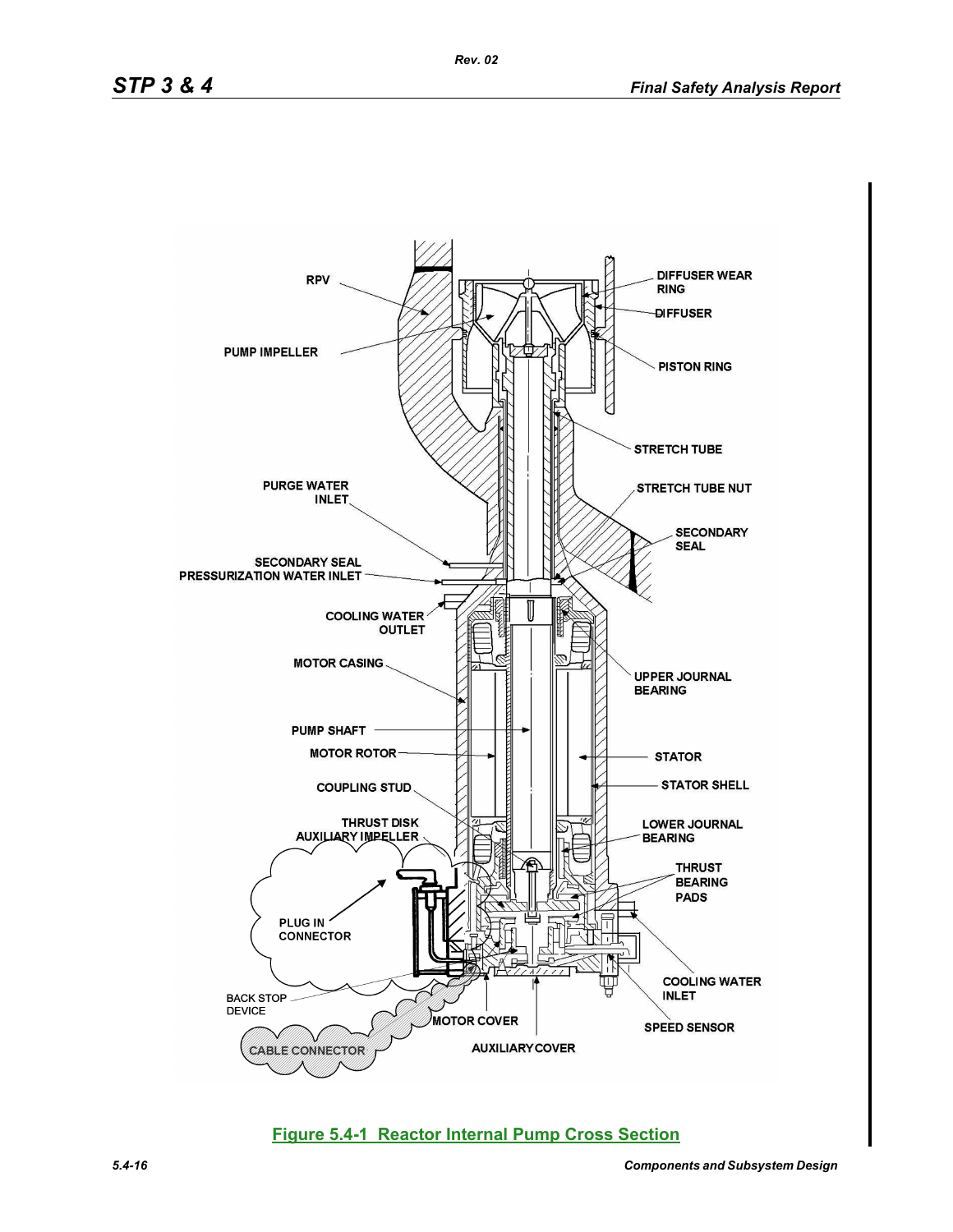## **Figures located in Chapter 21:**

#### **Figure 5.4-4 Reactor Recirculation System P&ID**

## STD DEP 5.4-4

The Recirculation Motor Heat Exchanger (RMHX) shell, tube sheet and water box material is carbon steel or stainless steel. Material description of connection points between RMHX shell, tube sheet and water box are deleted to permit both of these materials.

### **Figure 5.4-8 Reactor Core Isolation Cooling System P & ID (Sheet 1, 2, and 3)**

### STD DFP T1 2 4-3

LTR NEDE-33299P addresses the change from a separate pump and turbine to anintegrated pump and turbine design in Appendix C. Page C-23 of this LTR isincorporated in these figures in Chapter 21.

Replacement of separate pump and turbine assembly with an integrated turbine-pump monoblock device is incorporated in these figures in Chapter 21.

#### **Figure 5.4-9 Reactor Core Isolation Cooling System PFD (Sheet 1 & 2)**

### STD DEP T1 2.4-3

LTR NEDE-33299P addresses the change from a separate pump and turbine to an integrated pump and turbine design in Appendix C. Page C-24 of this LTR is incorporated in these figures in Chapter 21.

Replacement of separate pump and turbine assembly requires changes to process conditions for support subsystems.

#### STD DEP 6C-1

Reduced minimum NPSH available is incorporated in this figure (Sheet 2) in Chapter 21.

#### **Figure 5.4-10 Residual Heat Removal System P&ID (Sheet 1, 4 and 6)**

STD DFP T1 2 14-1

LTR NEDE-33330P, titled "Advanced Boiling Water Reactor (ABWR) Hydrogen Recombiner Requirements Elimination" addresses the deletion of Hydrogen Recombiner Flammability Control System in Appendix C. Page C-24 and C-25 of thisare incorporated in these figures in Chapter 21. Removal of the Hydrogen Recombiners